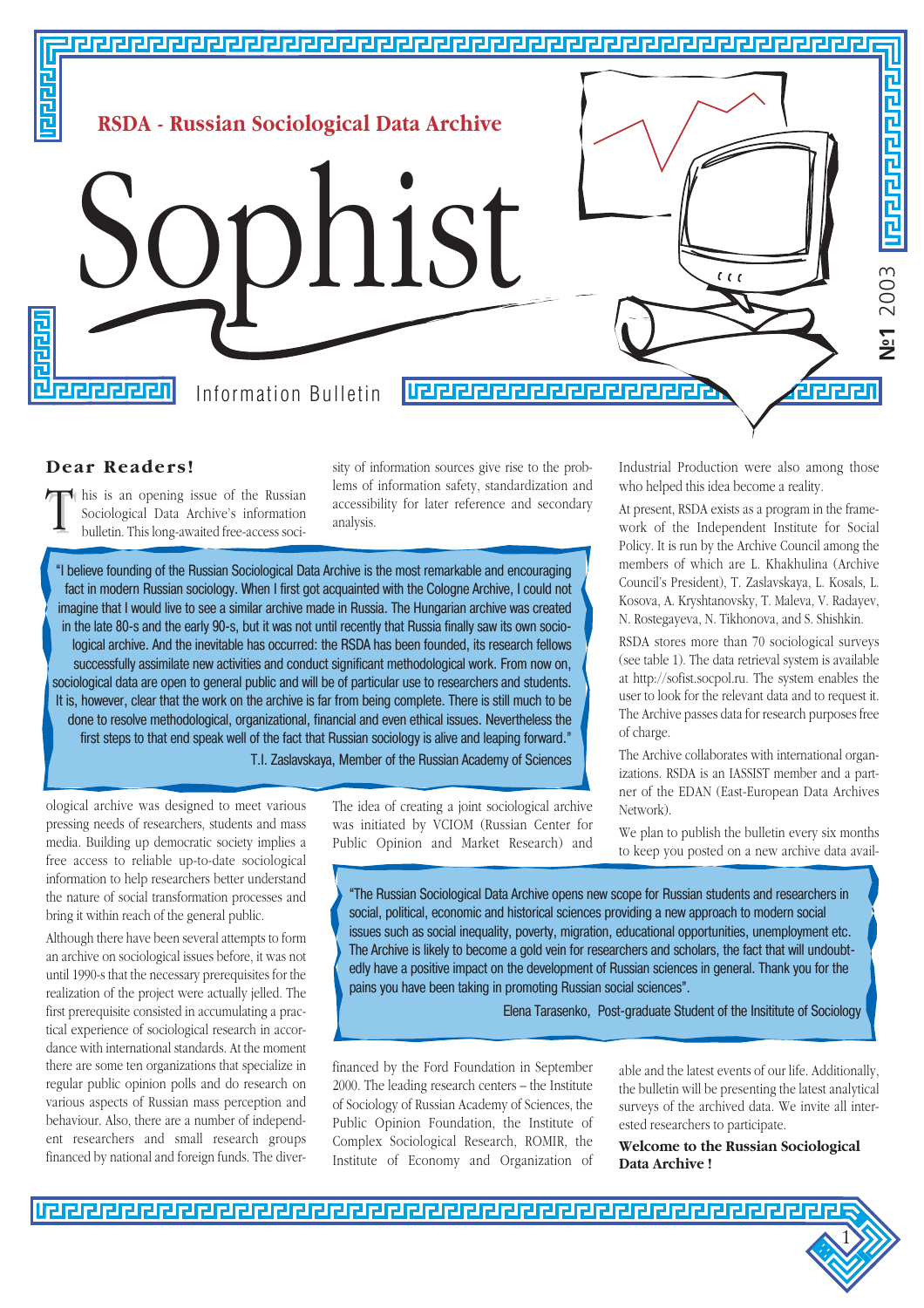

II the archive survey data can be divided into 3 large groups. The first group comprises the monitoring type surveys conducted by leading sociological agencies (see table 1). group comprises the monitoring type surveys conducted by leading sociological agencies (see table 1).

The second group of data consists of 5 joint files, based on similar questions asked in different monitoring surveys: VCIOM joint monitoring survey, Consumer Sentiments Index, 1995-96' and 1999-2000' Elections Research, Time Budgets of Rural Population.

| Study                                            | Fieldwork               |
|--------------------------------------------------|-------------------------|
| <b>IS RAN Public Opinion</b><br>Mirror 92-II     | 01.05.1992 -30.06.1992  |
| <b>IS RAN Public Opinion</b><br>Mirror 92-III    | 01.12.1992 -31.12.1992  |
| <b>IS RAN Public Opinion</b><br>Mirror 93-IV     | 01.03.1993 -31.03.1993  |
| <b>IS RAN Public Opinion</b><br>Mirror 93-V      | 01.05.1993 -30.06.1993  |
| <b>IS RAN Public Opinion</b><br>Mirror 93 - VI   | 01.11.1993 - 31.11.1993 |
| <b>IS RAN Public Opinion</b><br>Mirror 94 - VII  | 01.05.1994 - 30.06.1994 |
| <b>IS RAN Public Opinion</b><br>Mirror 94 - VIII | 01.11.1994 - 31.11.1994 |
| <b>IS RAN Public Opinion</b><br>Mirror 95 - IX   | 01.06.1995 - 30.06.1995 |
| <b>FOM Weekly Survey</b><br>51/2000.             | 23.12.2000 - 24.12.2000 |
| Monitoring of VCIOM 1998-1                       | 14.01.1998 - 01.02.1998 |
| Monitoring of VCIOM 1998-11                      | 09.11.1998 - 23.11.1998 |
| Monitoring of VCIOM 1998-3                       | 17.03.1998 - 30.03.1998 |
| Monitoring of VCIOM 1998-5                       | 08.05.1998 - 31.05.1998 |
| Monitoring of VCIOM 1998-7                       | 17.07.1998 - 31.07.1998 |
| Monitoring of VCIOM 1998-9                       | 09.09.1998 - 23.09.1998 |
| Monitoring of VCIOM 1999-1                       | 12.01.1999 - 28.01.1999 |
| Monitoring of VCIOM 1999-11                      | 04.11.1999 - 18.11.1999 |
| Monitoring of VCIOM 1999-3                       | 05.03.1999 - 22.03.1999 |
| Monitoring of VCIOM 1999-5                       | 11.05.1999 - 25.05.1999 |
| Monitoring of VCIOM 1999-7                       | 07.07.1999 - 21.07.1999 |
| Monitoring of VCIOM 1999-9                       | 02.09.1999 - 16.09.1999 |
| Monitoring of VCIOM 2000-1                       | 12.01.2000 - 26.01.2000 |
| Monitoring of VCIOM 2000-11                      | 01.11.2000 - 14.11.2000 |
| Monitoring of VCIOM 2000-3                       | 04.03.2000 - 17.03.2000 |
| Monitoring of VCIOM 2000-5                       | 04.05.2000 - 18.05.2000 |
| Monitoring of VCIOM 2000-7                       | 30.06.2000 - 14.07.2000 |

The third group accounts for ISSP (International Social Survey Programme) research. Although Russia first joined the program in 1991 RSDA stores all rounds. For more information see http://sofist.socpol.ru.

All files in the archive are in SPSS-format, and are available free of charge for research purposes.

| ıhlı<br>а |  |
|-----------|--|
|-----------|--|

| Monitoring of VCIOM 2000-9                              | 01.09.2000 - 15.09.2000 |
|---------------------------------------------------------|-------------------------|
| Monitoring of VCIOM 2001-1                              | 04.01.2001 - 21.01.2001 |
| Monitoring of VCIOM 2001-11                             | 03.11.2001 - 25.11.2001 |
| Monitoring of VCIOM 2001-3                              | 02.03.2001 - 16.03.2001 |
| Monitoring of VCIOM 2001-5                              | 02.05.2001 - 20.05.2001 |
| Monitoring of VCIOM 2001-7                              | 09.07.2001 - 23.07.2001 |
| Monitoring of VCIOM 2001-9                              | 30.08.2001 - 19.09.2001 |
| Monitoring of IKSI 1998-I                               | 20.03.1998 - 04.04.1998 |
| Monitoring of IKSI 1998-II                              | 17.06.1998 - 17.06.1998 |
| Monitoring of IKSI 1998-III                             | 02.10.1998 - 02.10.1998 |
| Monitoring of IKSI 1998-IV                              | 21.12.1999 - 21.12.1999 |
| Monitoring of IKSI 1999-II                              | 05.06.1999 - 21.06.1999 |
| Monitoring of IKSI 1999-III                             | 19.10.1999 - 19.10.1999 |
| Monitoring of IKSI 1999-IV                              | 28.11.1999 - 17.12.1999 |
| Monitoring of IKSI 2000-I                               | 27.02.2000 - 27.02.2000 |
| Monitoring of IKSI 2000-II                              | 14.07.2000 - 14.07.2000 |
| Omnibus of ROMIR 2000-10                                | 01.10.2000 - 31.10.2000 |
| Omnibus of ROMIR 2000-11                                | 01.11.2000 - 01.11.2000 |
| Omnibus of ROMIR 2000-12                                | 01.12.2000 - 31.12.2000 |
| Omnibus of ROMIR 2001-03                                | 01.03.2001 - 31.03.2001 |
| Omnibus of ROMIR 2001-04                                | 01.04.2001 - 30.04.2001 |
| Omnibus of ROMIR 2001-05                                | 01.05.2001 - 31.05.2001 |
| Omnibus of ROMIR 2001-06                                | 01.06.2001 - 01.06.2001 |
| Omnibus of ROMIR 2001-07                                | 01.07.2001 - 31.07.2001 |
| Omnibus of ROMIR 2001-08                                | 01.08.2001 - 01.08.2001 |
| Omnibus of ROMIR 2001-09                                | 01.09.2001 - 30.09.2001 |
| Modern Russian Society under<br>Transformation (IS RAN) | 01.11.1998 - 31.12.1998 |

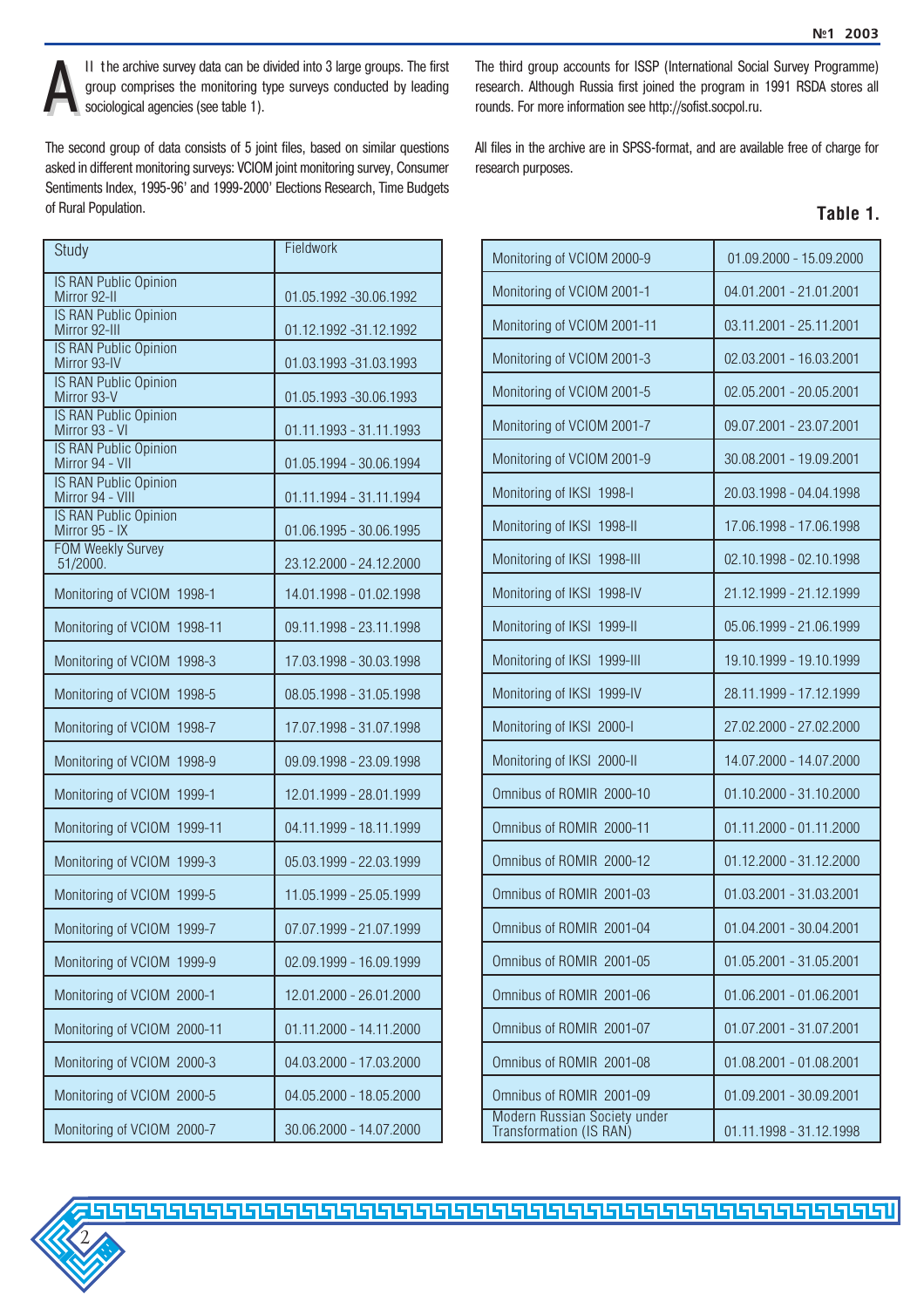L et's have a look at some of the results of the archive's analytical study. The public opinion polls of the last decade testify to dramatic changes that occured in the people's minds with regard to the problems that they believe to be significant. While 70 percent of people surveyed considered the issue of shortages to be the main problem in the early 90-s, this attitude accounts for less than 5 per-

**Which of the threats listed do you consider to be most challenging for your family's well-fare?** 

- **1.** Air and soil pollution in the place of residence
- **2.** Inflation
- **3.** Lack of ethnic tolerance
- **4.** Unemployment
- **5.** Crime
- **6.** Lack of opportunities to get good wages
- **7.** Strikes and social unrest
- **8.** Delays in wage payments
- **9.** Corruption, power abuse
- **10.** Unlimited power of employers

incomes, absence ofwage arrears etc.

- **11.** Health care
- **12.** Educational system
- **13.** Social security
- 14. Exasperation and lack of amicability

cent of people surveyed today (most of them have a low income). At present, it is not the lack of goods that people mostly bother about, but the lack of money for purchasing the goods they need. The social focus has shifted towards the questions related to the material well-fare, namely, inflation, price growth, low



Source: 'Modern Russian Society'. The survey was conducted by the Center 'Socioexpress' of the Institute of Sociology RAN in November-December 1998